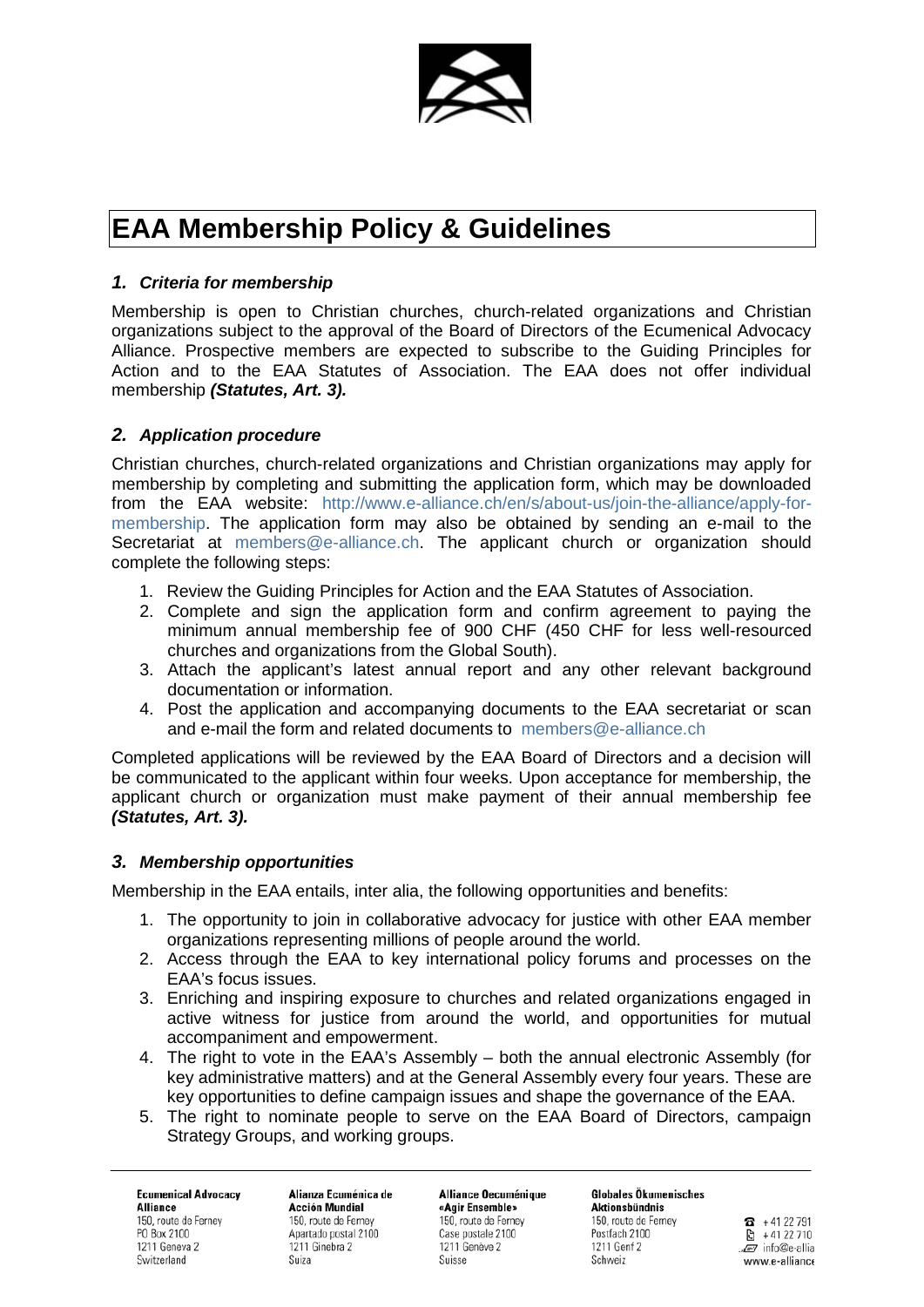- 6. Participation in regional EAA workshops for advocacy capacity strengthening.
- 7. Co-branding EAA publications with your own logo.
- 8. Access to the secure members' online workspace to review members-only documents and information.
- 9. Access to professional quality photo resources on the EAA's Resource Space.
- 10. The opportunity to place interns and volunteers with the EAA for capacity development purposes, and to further the Alliance's common campaign goals.
- 11. Issuing joint media announcements to enhance coverage and impact.
- 12. Submitting and sharing case studies and other resource materials for wider visibility.
- 13. Linking to the EAA website/s on key issues or actions; EAA members are profiled on the EAA website.
- 14. Opportunities to represent the EAA in key international policy forums or processes, which may facilitate further access and recognition for your organization.
- 15. Sharing exhibit space together with other EAA members at ecumenical, inter-faith and other events.
- 16. Co-sponsoring workshops with the EAA and other members.
- 17. Posting your organization's offers of employment on our website (coming soon in 2011)

## *4. Responsibilities of members*

Members have the responsibility to participate in the work of Alliance by engaging actively in one or both campaigns and providing input and feedback to the Strategy Groups. Members are also expected to participate in local, national and international activities according to their own possibilities.

Members are requested to participate in the General Assembly that takes place every four years, where they have the responsibility to consider: the work of the EAA, future directions, finances and elections to the Board of Directors of the EAA **(Statutes, Art. 7).** 

Members are expected to vote in the annual Special General Assembly to approve the audited financial statements of the EAA and to perform whatever necessary business is presented by the Board of Directors **(Statutes, Art .7).**

Members are expected to contribute financially to the work of the EAA **(Statutes, Art. 5)**, and to provide other support to the work of the Alliance, according to the need and their own possibilities**.** 

## *5. Leadership roles*

The Ecumenical Advocacy Alliance actively encourages members to participate and engage in the work of the Alliance. Staff or representatives of EAA members, with appropriate expertise, are invited to put forward their candidacy to serve in leadership positions on the Strategy Groups and Board of Directors.

## 5.1. *Strategy Groups*

Each Strategy Group develops and promotes implementation of a framework of action for the campaign. Staff or representatives of members can be nominated to serve on the Strategy Groups. The Board of Directors appoints the members of the Strategy Groups **(Statutes, Art. 8).**

## *5.2 Board of Directors*

The Board of Directors serves as the governing body for the Ecumenical Advocacy Alliance in the period between General Assemblies. Staff or representatives of members can be nominated for election to the Board of Directors every four years during the General Assembly. The General Assembly elects nine members of the Board of Directors. In addition, each of the two Strategy Groups nominates one of their members to be considered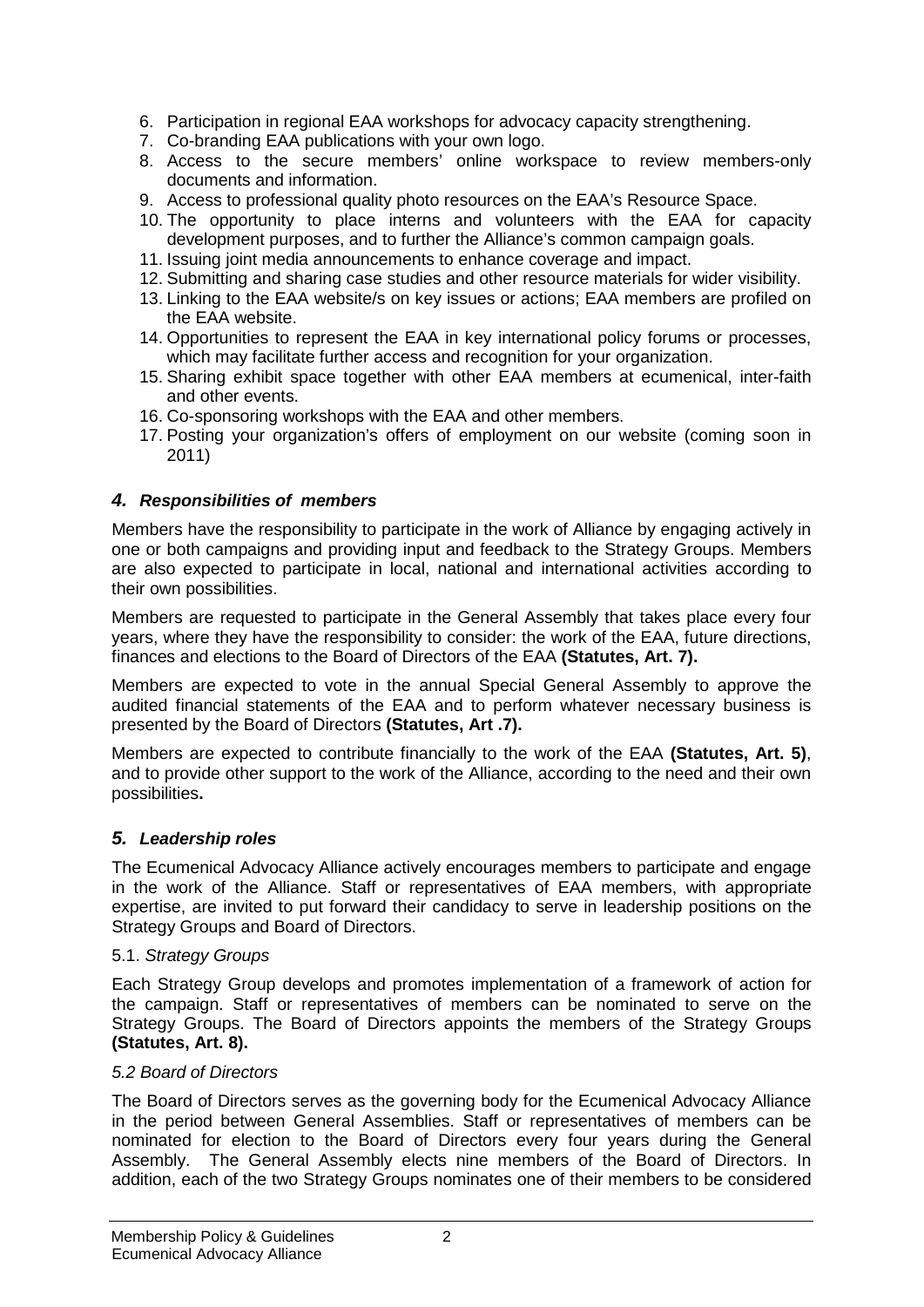for appointment by the elected membership of the Board of Directors to serve ex officio with voice and vote **(Statutes, Art. 8).**

# *6. Membership Fees*

Each member will pay an annual fee that is determined by the Board of Directors **(Statutes, Art. 5).** The annual membership fee is currently 900 CHF. Members from the Global South that have more limited financial resources may pay an annual membership fee of 450 CHF. Members with greater resources are expected to make a higher contribution, beyond the minimum annual membership fee, towards core funding and for specific projects.

The membership year is the calendar year, January 1 to December 31. Members are invited to pledge their membership fee and other contributions by the third-quarter of each year for the following year. Invoices for membership fees will be sent by 30 March of the following year and payment is expected by 30 June.

Membership fees can be paid by bank transfer to the bank account indicated on the membership invoice or online by credit card (Visa, Mastercard) in the secure members' area of the website of the Alliance. (link to be inserted):

Member organizations that are unable to pay the required membership fee may apply for a membership fee waiver on an annual basis.

## *7. Membership fee waiver policy*

The Ecumenical Advocacy Alliance aims to involve a broad range of Christian churches, church-related organizations and Christian organizations in its work. It recognises that under-resourced churches and organizations from the South are keen to join the EAA and support the work of the Alliance, but may be unable to pay the required membership fee. All requests from members for membership fee waivers will be considered on the basis of the provisions of this policy.

- 1. Any request for a waiver of membership fees must be received by the Executive Director or Membership Officer, directly from the member or prospective member.
- 2. The member making the request will be contacted by the Executive Director or Membership Officer, acknowledging receipt of the request and entering into negotiations to establish whether the member is able to pay part of the required membership fees.
- 3. In the case of a prospective member seeking a membership fee waiver, the prospective member must complete a membership application form and provide the membership documents required, including recent financial statements as well as materials such as an annual report and mission statement, statutes, and detailed information on campaign activities.
- 4. The decision to waive the membership fee or to accept a reduced membership fee will be at the discretion of the Board of Directors.
- 5. For members who are unable to offer full payment or any payment, the possibility of the member providing 'in kind' assistance to the EAA will be explored. Examples of such assistance, in lieu of membership fee payment, could include:
	- i. Translation and promotion of EAA materials
	- ii. Organization of a local event on behalf and with the approval of the EAA, to share information on EAA's programmatic work
	- iii. Assistance in recruiting new members for the EAA
- 6. Members providing "in kind" assistance in lieu of membership fee payment will report on the assistance provided, and such reports will be monitored and verified by the EAA Membership Officer.
- 7. Any approval of waiver or reduction of minimum membership fees will be granted on an annual basis, renewable at the discretion of the Board of Directors. To apply for